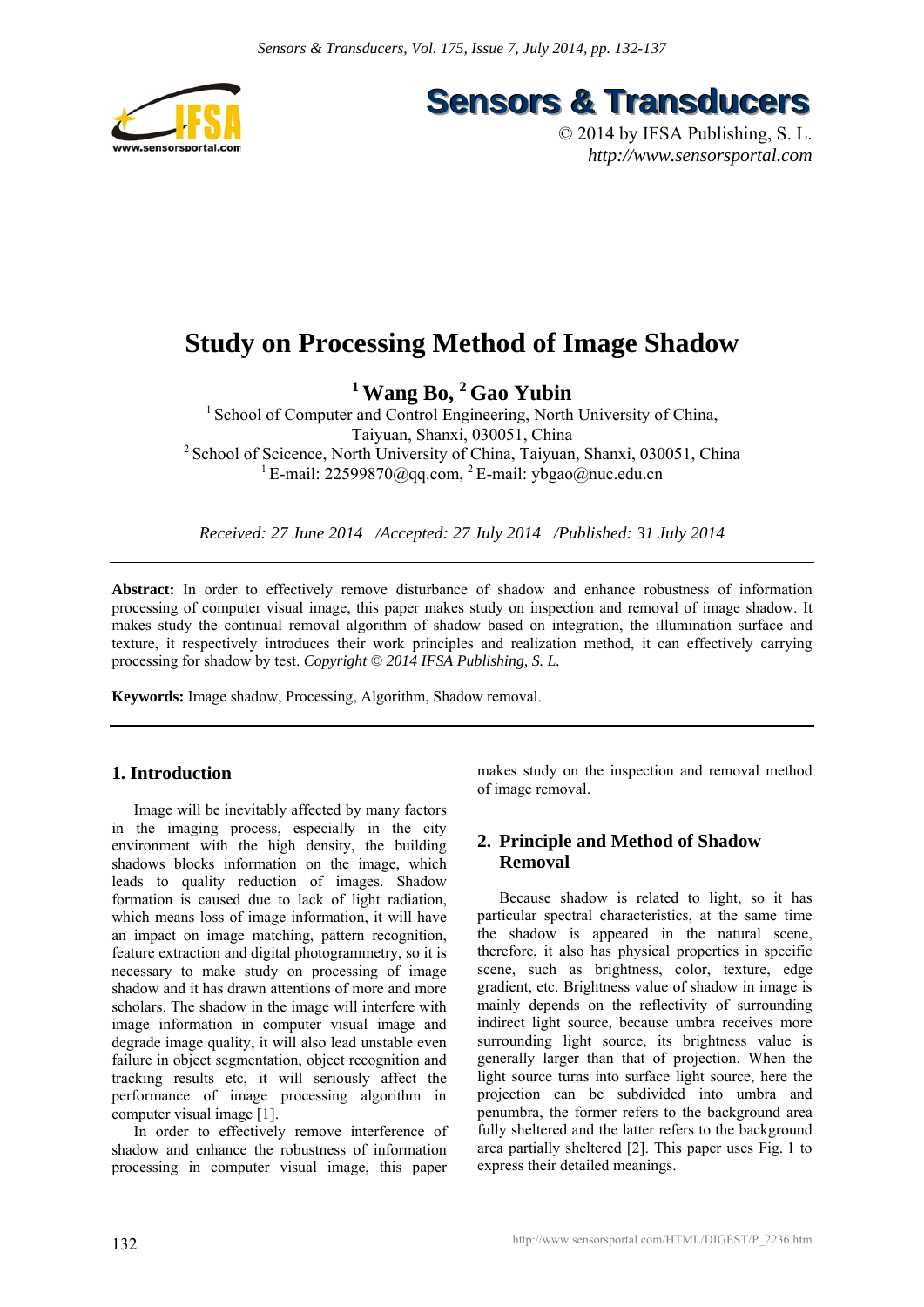

**Fig. 1.** Shadow classification.

Under natural conditions, the light emitted by the light source illuminates onto the object surface, will be reflected, scattered, refracted and transmitted. As in the outdoor, the object will not only be subjected to direct light of the sun but also to the reflected light of objects such as sky etc, there is also the internal reflection from internal, that is to say the object is illuminated by multiple light. Considering the complexity, this section only considers the object is subjected to direct light and reflected light (environment light). S. A. Shafer expands the model of double-color reflection, the spectral energy equals to spectral energy of incident light plus spectral energy of reflected light, the illumination model is as follows:

$$
E(\lambda, x) = m_b(x)c_b(\lambda, x) + m_i(x)c_i(\lambda, x) + E_{\alpha}(\lambda)
$$
 (1)

In the formula,  $E(\lambda, x)$  is the spectral energy with wavelength  $\lambda$  onto x of dielectric surface, the sum of the first item and the second item in the right of the above formula is the received spectral energy of incident light on the object surface.

$$
m_{b}(x) = (1 - \rho_f(x))^2, c_b(\lambda, x) = e(\lambda, x)R_{\alpha}(\lambda, x), m_{b}(x) = \rho_f(x), c_{i}(\lambda, x) = e(\lambda, x)
$$
\n(2)

where  $\rho_f(x)$  is the reflection coefficient of Fresnel, and  $e(\lambda, x)$  is the spectrum distribution of x,  $R_{\alpha}(\lambda,x)$  is the surface reflection rate,  $E_{\alpha}(\lambda)$ indicates the spectral energy of environment light on the surface of object, it will not change with changes in object surface and incident light. However, the spectral energy of incident light will change with the changes in object surface and incident light [3].

Shadow except has spectral characteristic, it also has some physical characteristics, such as brightness, chrominance, texture, gradient, edge etc.

### **2.1. Brightness**

The brightness of one point in the space across RGB imaging equipment is as follows:

$$
\rho_k(x) = \int E(\lambda, x) \sigma_k(\lambda) d\lambda \quad \text{K} = \text{R}, \text{G}, \text{B}, \quad (3)
$$

Of which,  $\rho_k(x)$  k indicates the brightness value of one point x corresponds to 2Dimage,  $E(\lambda, x)$ indicates the spectral energy in point x of space;  $\sigma_{\nu}(\lambda)$  indicates the sensitivity of camera of wavelength  $\lambda$  in passage k. When the shadow area is umbra, a=0, and when the shadow area is penumbra then  $0 \le a \le 1$ ; when the area is not shadow. then a=1, it gets the following: the brightness in umbra area is less than that in penumbra area, similarly, it is less than that in non-shadow area. The brightness distribution of shadow image is indicated by Fig.  $2(a)$ .

## **2.2. Chrominance**

In the RGB color space, brightness and chrominance are existed together in the color components. In the outdoor scene, the environment light received by shadow is mainly composed of reflected light in blue sky, so the chrominance of blue components in shadow area is higher than that in other color components, the chrominance percentage relation of each color is as follows: blue component is larger than green component, similarly, it is larger than that of red component. In the HSV color space, the tone H, saturation S and brightness V of shadow is respectively separated, this is beneficial to analyze each color component of shadow. If certain area is covered by the shadow, the tone H in this area will change in the confirmed range, which indicates change information of angle in this area. The saturation S component in this area will also change in one confirmed range, which indicates the absolute difference in this area, the brightness V in this area indicates change information of brightness. Supposing that function meets the above conditions is F, this function indicates that grey value of one image point in the non-shadow area is Fnonshadow, the grey value of one image point in the shadow area is Fshadow, then Fnonshadow equals to Fshadow [4].

#### **2.3. Texture**

Under normal conditions, the texture of shadow, non-shadow and black object are all different, so gradient, information entropy, edge of shadow has slight difference compared with it. For example, in the shadow image, we make Log transformation for it, and then the gradient value of image has little change in the boundary stretches across the shadow area, the Fig. 2(c) uses Gauss derivative to obtain the image gradient of shadow. In the natural environment, the texture distribution of most black objects is relatively sparse, while the texture of general shadow area has uniform distribution in texture. Therefore, the information entropy in shadow area is different from that of black object, which is indicated in Fig. 2(d).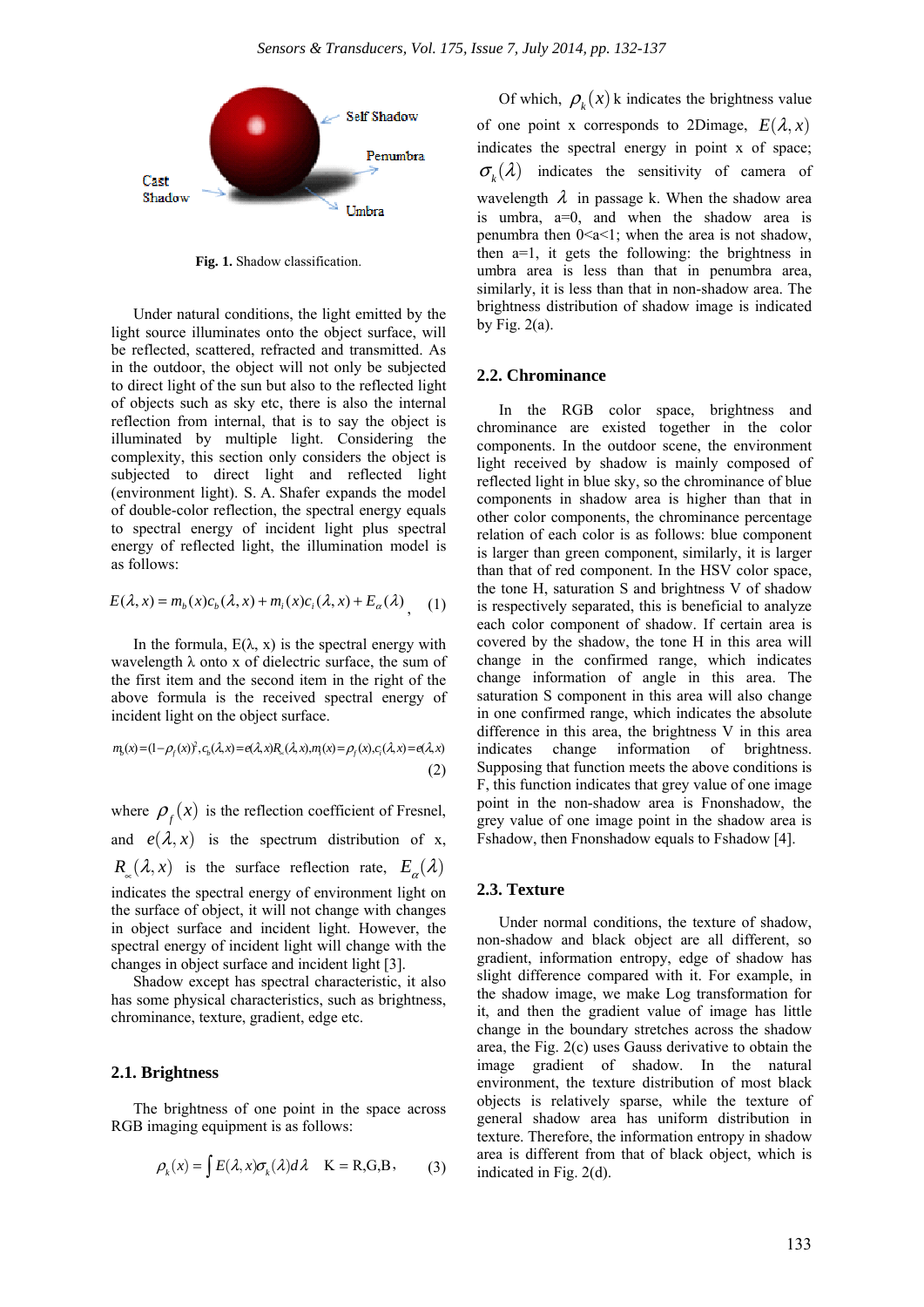

**Fig. 2.** Effect drawing of physical characteristics in shadow area.

The shadow test based on model is divided into the shadow test based on physical characteristics in the scene and the shadow test based on geometric characteristics of objects. The former uses light or geometric distribution to establish proper model to test shadow, because it has to make estimation for the light in the scene or the geometric distribution, so it can only be used in the special scene. The latter uses information such as object shape, size, height and relations between object and shadow etc to test shadow, the main difference of this method with shadow test based on physical characteristics in the scene lies in that it is no need to establish model and make estimation for the light source or scene in the image [5], but it has higher restrictions for the object [6].

## **3. Algorithm Study on Shadow Removal of Image**

## **3.1. Algorithm of Shadow Removal Based on Integration**

Shadow removal belongs to image reconstruction to certain extent, the basic idea of algorithm of shadow removal based on integration is: firstly, it makes logarithmic transformation for the original image and then calculates the gradient of logarithmic image after transformation, then it make special processing for the gradient value corresponds to the shadow boundary in this gradient image (for example it is set as 0) so as to eliminate shadow boundary [7]. Finally, through the integration transformation for gradient image (it is equals to inverse processing of gradient operation) and index operation to reconstruct image without shadow.

The algorithm of shadow removal based on 2-D integration mainly removes shadow boundary from original image and uses pseudo-inversefiiter, improved retinx theory or poissonsolution [8] etc. to obtain the original image without shadow. Here we only take poissonsolution equation as an example to introduce algorithm of shadow removal based on 2-D integration, the detailed algorithm is as follows:

Step 1, setting original image as  $I(x, y)$ , transform it into the space of natural logarithm:

$$
i(x, y) = In(I(x, y)), \tag{4}
$$

Step 2. obtain the gradient of  $i(x, y)$  so as to obtain boundary of logarithmic image:

$$
\Delta i(x, y) = \left(\frac{\partial i(x, y)}{\partial x}, \frac{\partial i(x, y)}{\partial y}\right),\tag{5}
$$

Step 3. use function double  $T\Delta i(x, y)$  to make threshold processing for  $\Delta i(x, y)$ :

Step 4., establish poisson equation of logarithmic image  $i(x, y)$ , through solution of poisson equation to reconstruct logarithmic image without shadow, after obtaining logarithm then gets the reconstruction image without shadow.

Fig. 3 is the test result of algorithm of shadow removal based on 2-D integration, of which the first list is original image; the second list is the image without shadow after shadow removal. From Fig. 3 we can see that this algorithm can remove the shadow in the image and it can better recover the texture information of coverage area of shadow, in addition, the image after shadow removal has better visual effect. But this algorithm needs to solve poisson equation as well as positive and negative Fourier transform to recover the image without shadow, so it wastes time and the image without shadow has obvious manual processing.



(a) Original image (b) Image without shadow after recovery

**Fig. 3.** Effect of shadow removal based on 2-D integration.

## **3.2. Algorithm of Superficial Shadow Removal Based on Light Change**

The formation of shadow can be regarded as brightness change of image due to light reduction, so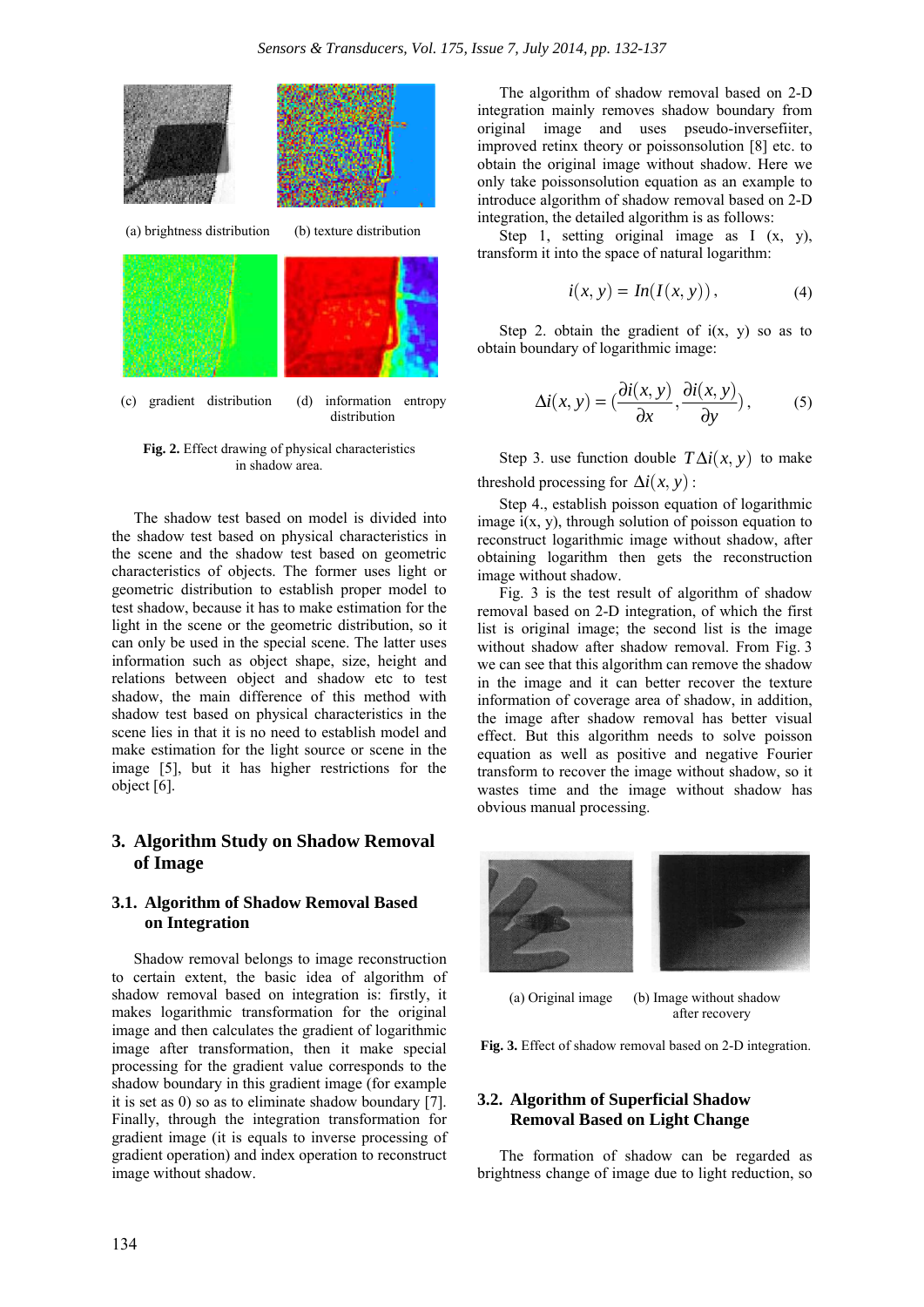we can indicate one shadow image to multiply one factor of light change surface in certain area of image without shadow.

$$
\overline{I}_k(x, y) = I_k(x, y) \bullet C_k(x, y), \qquad (6)
$$

In the formula:  $C_k(x, y)$  indicates the factor of light change surface. The key point of this algorithm is to calculate complete shadow and penumbra region  $C_{\kappa}(x, y)$ . In the following we will introduce the

calculation methods of these two areas  $C_k(x, y)$ .

1) Calculation of factor K of light change in complete shadow area

This calculation mainly includes the following steps:

Step 1. Firstly, create one spline for each pixel point s of shadow boundary, the spline direction of normal direction of shadow boundary, the length of spline is depends on the width of penumbra; it is generally sets three times of penumbra width. In the following, neglect the data point of penumbra area in the shadow boundary. Fig. 4 is the process of establishing spline, each pixel point in Fig. 4 all creates one spline verticals to shadow boundary (the black is the setting spline), Fig. 4 is template of penumbra, Fig. 4(c) is the spline after neglecting data in penumbra area.



**Fig. 4.** Application of spline to search surface factor of light change: (a) Place spline along shadow boundary; (b) Penumbra template; (c) Final sampling point of spline.

Step 2 It defines the following formula according to energy formula, (t) is penumbra area,  $w(t)=0$ ;  $s(t)$ is complete shadow area,  $c(t)=0$ .

$$
E(s) = \int w(t) |s(t) - [g(t) + c(t)]^2 dt + \int (\frac{\partial^2 s}{\partial t^2})^2 dt \qquad (7)
$$

Step 3. Calculate the total energy of spline integration S

Step 4. Use gradient descent and confirm total energy E to obtain the minimal C (t) that is the surface factor of light change.

2) fk (x.y) calculation in penumbra area

If the spline curve is thin plane, we can adopt difference of plane function  $F(x, y)$  on the thin plane and pixel value  $I_k(x, y)$  of penumbra area in original image to calculate fk  $(x,y)$ . As for the texture surface, the obtained manpower (x is not smooth and it will change with texture, so before using  $fk(x,y)$ . we need to make smoothing for fk  $(x,y)$ .



**Fig. 5.** Effect of shadow removal based on calculation of light change surface.

Fig. 5 is the effect drawing of using light change surface q(x trying to remove shadow. Of which Fig. 5(a) is the shadow image of the first act curve and Fig. 5(a) is the shadow image of the second act with rich texture, Fig. 5(b) is the recovered image without shadow. From Fig. 5(b) we can see that algorithm of shadow removal based on light change surface can better remove the shadow in the texture, at the same time, because it has fully considered the brightness effect of umbra on penumbra, which enables image without shadow more close to the actual image and it has better visual effect. But this algorithm of shadow removal process has not considered effect of shadow on texture characteristics in shadow area, so it can not keep texture in original shadow are and non-shadow area continuity.

## **3.3. Algorithm of Shadow Removal Based on Texture Continuity**

The key point of test algorithm on shadow based on texture continuity lies in establishing one gradient image area. Two steps of gradient image construction are as follows: 1) estimate the change surface of light and remove its effect on gradient in penumbra area, so that it can get gradient area cloud without light effect. 2) estimate the effect of umbra on texture characteristics of the whole shadow area, and transform texture characteristics in shadow area, enable the texture characteristics in non-shadow area keep continuity, so that it can get one new image gradient area Gs.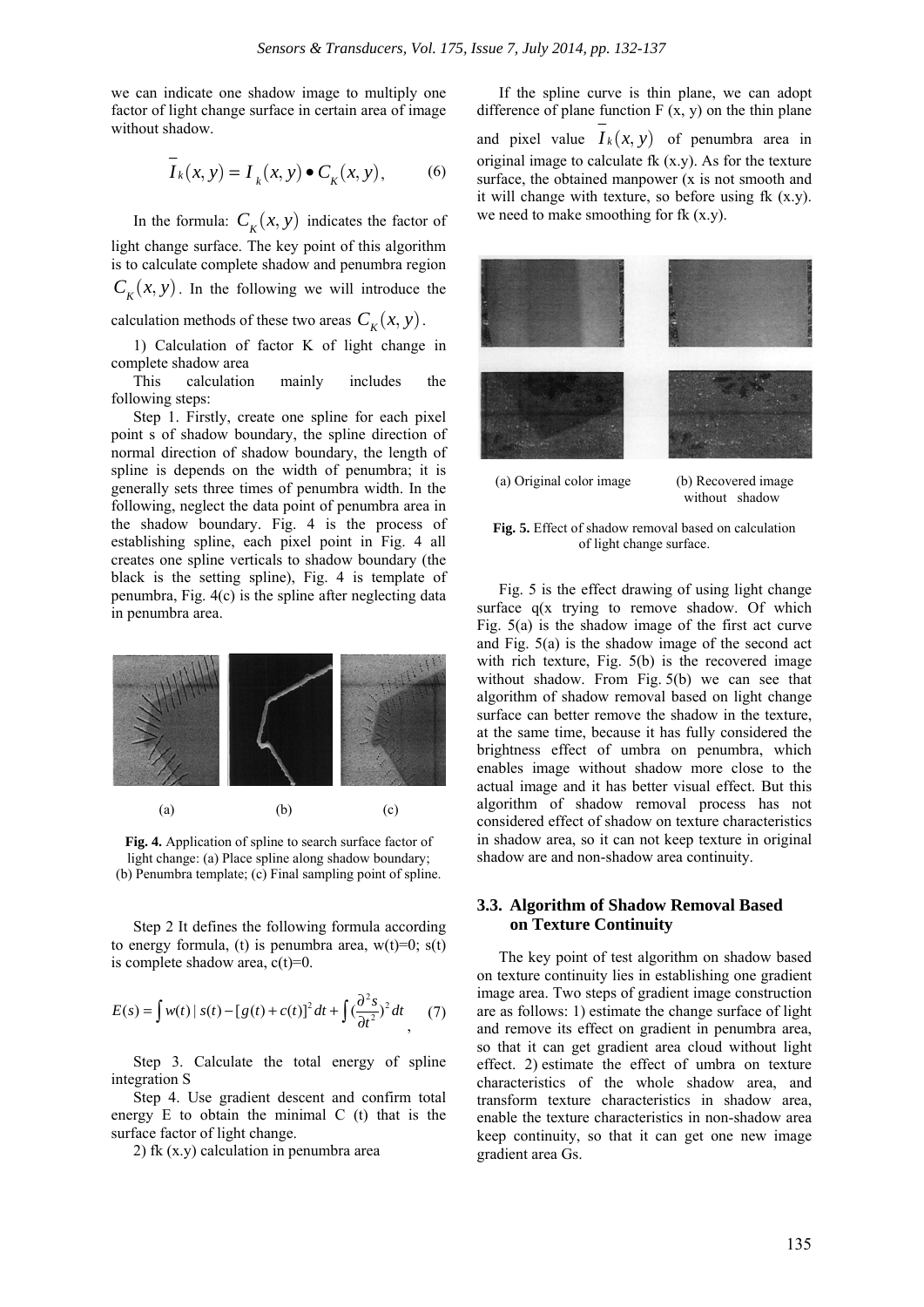1) Calculate light change surface and remove its effect on penumbra area.

a. Use one drawing tool such as brush to roughly mark shadow boundary;

b. Draw one horizontal or vertical sampling line gets through shadow boundary for each pixel across shadow boundary, and use it to simulate light change surface  $c(x, y)$ . Fig.  $6(a)$  is one vertical sampling line across boundary, Fig. 6(b) is the change curve of light surface with position of sampling line, of which t0 and r is respectively the center and diameter of brush. [t1, t2] is penumbra area; extent is used to calculate the area of calculating gradient characteristics.



**Fig. 6.** Vertical sampling line (a); Model of light change (b).

c. The estimated light change and position of penumbra area along with sampling line;

d. The gradient image cloud after removing shadow;

2) Estimate effect of shadow on texture characteristics in the whole shadow area and transform texture characteristics in shadow area, make its brightness keep uniform with texture characteristics in bright area

a. Establish the expression formula of gradient transformation in shadow area; we can use mean value of sampling and variance of gradient area to simulate texture characteristics. If the given target mean value is u and variance is  $\sigma$ .

$$
Gs = ut + \frac{(\overline{Gs - us)\sigmat}{\sigmas},
$$
 (8)

#### b. Estimate effect parameter of shadow.

Supposing that gradient distribution in shadow boundary is even and shadow effect is independent on image without shadow, then we can use the following formula to calculate the effect parameter of shadow,  $u_{se}$  and  $\sigma^2_{se}$  are respectively the mean value and variance of gradient image along with shadow boundary in one side of complete shadow area.

$$
\begin{cases}\n u_{se} = u_b^s - u_b^t \\
 \sigma_{se}^2 = \sigma_b^{s^2} - \sigma_b^{t^2}\n\end{cases}
$$
\n(9)

#### c. Calculate target parameter;

Calculate the object parameter through effect parameter of shadow according to the following formula

$$
\begin{cases}\n\overline{u} = \overline{u^s} - u_{se} \\
\overline{\sigma} = \sqrt{{\sigma^s}^2 - {\sigma_{se}}^2}\n\end{cases}
$$
\n(10)

d. Calculate the gradient value after transformation in shadow area;

Fig. 7 is the effect drawing of using algorithm of shadow removal based on texture community. From Fig. 7 we can see that this algorithm can not only effectively remove shadow, but also it can make the image after shadow removal have continual texture characteristics in the whole image. The advantage of this algorithm is that the image without shadow has better visual effect, its main disadvantage is: the user needs to roughly designate shadow boundary that is penumbra area in the realization process of algorithm, it is inconvenient, in addition, this algorithm needs to solve poisson equation and operation is very large.



(a) Original color image (b) Recovered image without shadow

**Fig. 7.** Effect drawing of shadow removal based on texture continuity.

## **4. Test Analysis**

Fig. 8(b) is the image without shadow using algorithm of shadow removal based on light change surface, this algorithm has fully considered change of light change surface in penumbra area and constant characteristics of light change surface in umbra area, it also considers geometric structure, which enables the image without shadow after reconstruction better retain texture information of image. But this algorithm has not considered effect of shadow area on texture characteristics in shadow area, so it makes